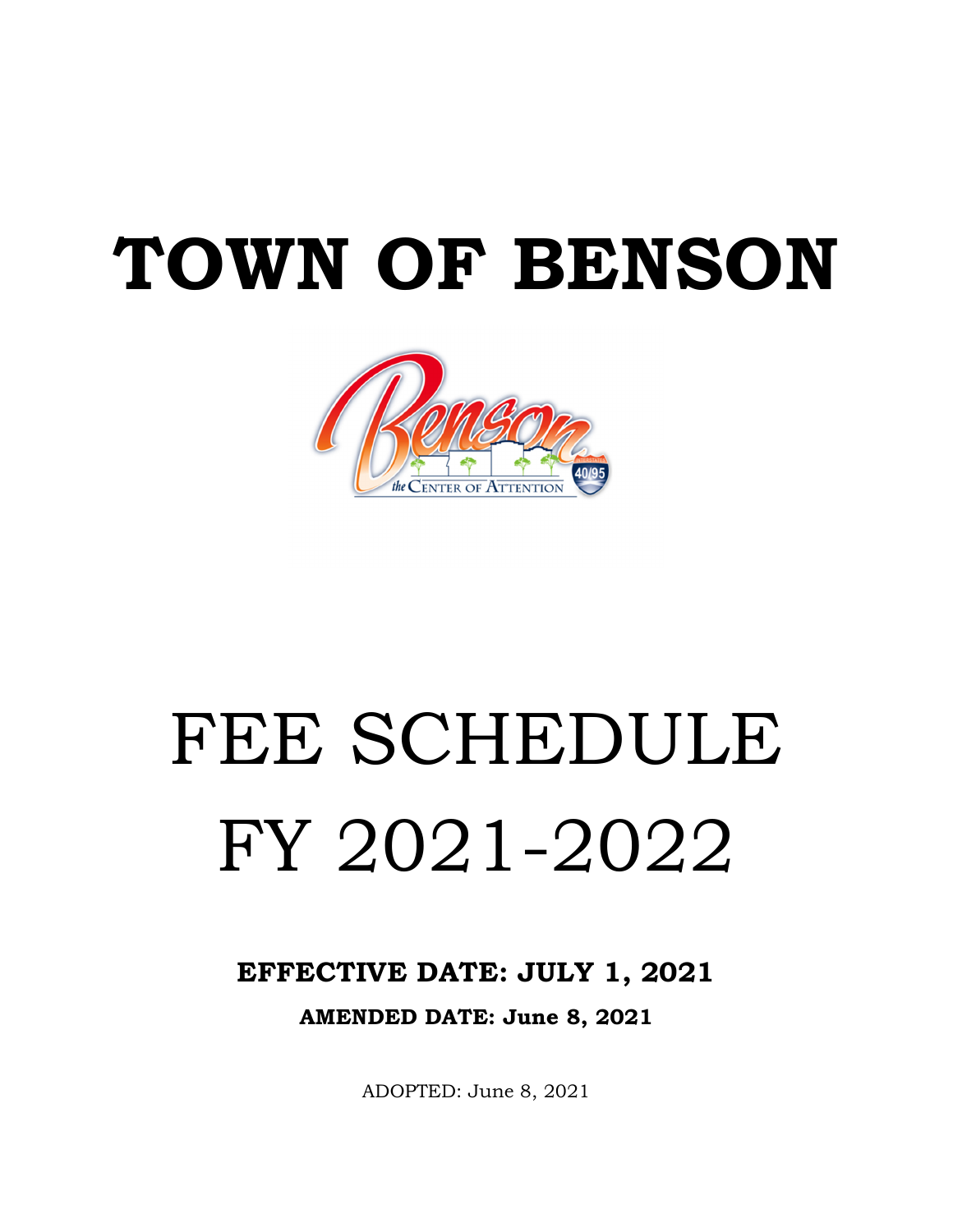# **TABLE OF CONTENTS**

| $\textbf{Fire Department} \textcolor{red}{\textbf{.}} \textcolor{red}{\textbf{.}} \textcolor{red}{\textbf{.}} \textcolor{red}{\textbf{.}} \textcolor{red}{\textbf{.}} \textcolor{red}{\textbf{.}} \textcolor{red}{\textbf{.}} \textcolor{red}{\textbf{.}} \textcolor{red}{\textbf{.}} \textcolor{red}{\textbf{.}} \textcolor{red}{\textbf{.}} \textcolor{red}{\textbf{.}} \textcolor{red}{\textbf{.}} \textcolor{red}{\textbf{.}} \textcolor{red}{\textbf{.}} \textcolor{red}{\textbf{.}} \textcolor{red}{\textbf{.}} \textcolor{red}{\textbf$ |  |
|------------------------------------------------------------------------------------------------------------------------------------------------------------------------------------------------------------------------------------------------------------------------------------------------------------------------------------------------------------------------------------------------------------------------------------------------------------------------------------------------------------------------------------------------|--|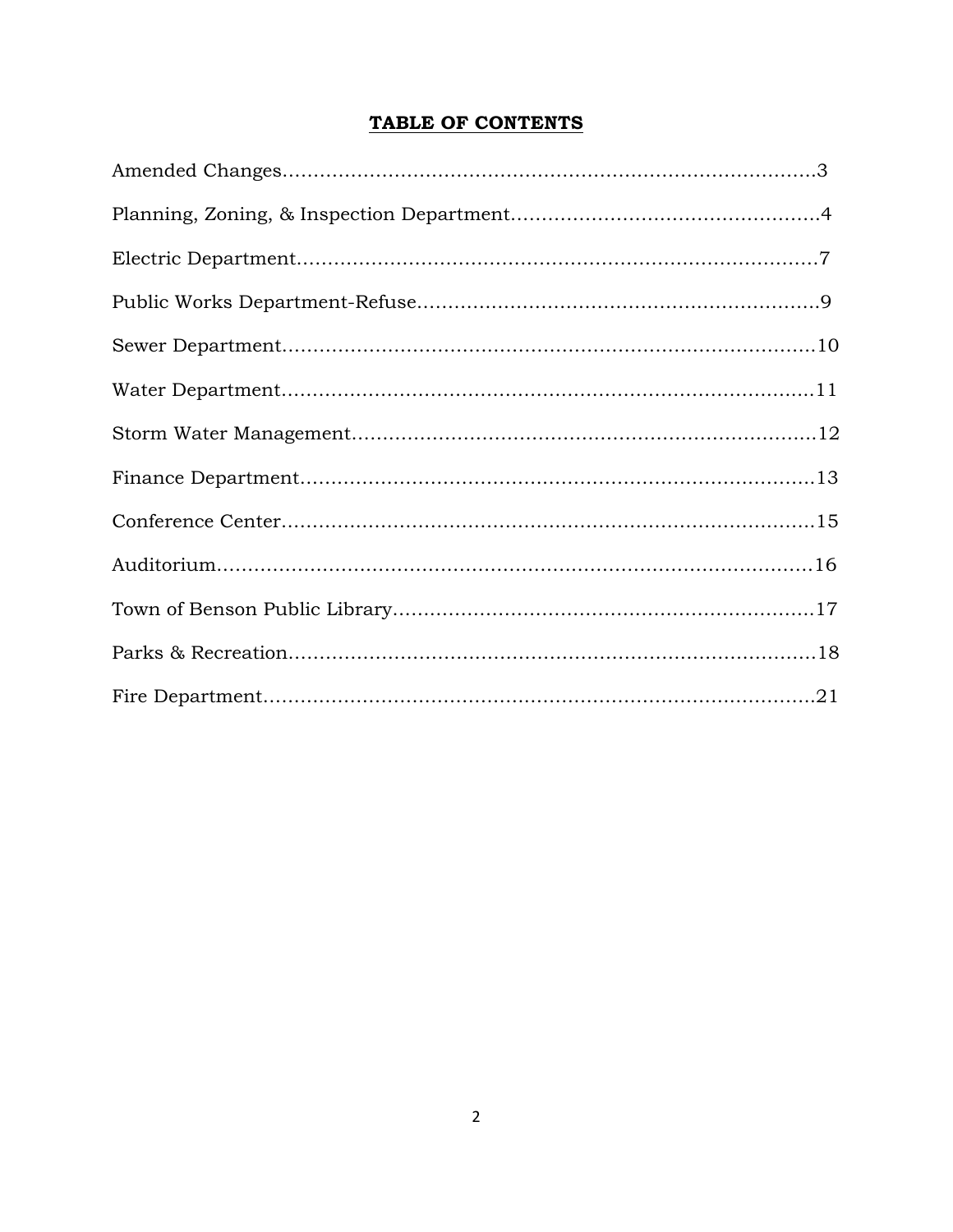# **AMENDED CHANGES TO FEE SCHEDULE**

| July 1, 2021:  | Update in Planning and Zoning Fees                                 |
|----------------|--------------------------------------------------------------------|
|                | Update in Electrical Fees (eliminating of Load Management          |
|                | Customers; restructuring of Commercial Customers)                  |
|                | Increase of Refuse charge; addition of Civil Penalty               |
|                | Increase in base fee and volumetric for Water                      |
|                | Increase in base fee and volumetric for Sewer                      |
|                | Increase of Storm Water fee                                        |
|                | Addition of Renewable Energy Application Fee                       |
|                | Update BFA information for Sound and Light Equipment               |
|                | Increase in Parks fees                                             |
| Dec 8, 2020:   | Addition of Zoning and Food Truck Permits to Planning              |
| July 1, 2020:  | Amendments made for the FY 2020/2021 Budget:                       |
|                | Creation of Storm Water Fee                                        |
|                | Increase in Refuse                                                 |
|                | Increase in base fee and volumetric for Water                      |
|                | Increase in base fee and volumetric for Sewer                      |
| July 9, 2019:  | Reduction in Refused rates for Jan 2020                            |
| July 1, 2019:  | Amendments made for the FY 2019/2020 Budget:                       |
|                | Increase in volumetric rate in Sewer                               |
|                | Increase in Hydrant Meter Basic Charge                             |
|                | Increase in Hydrant Meter Commodity Charge                         |
|                | Increase in Refused rates for Jan 2020                             |
|                | Increase in Electric base rates                                    |
|                | Parks & Recreation: adult athletics changes                        |
|                | Fire Department: increase in fees                                  |
|                | Planning Department: increase in fees                              |
| July 1, 2018:  | Amendments made for the FY 2018/2019 Budget:                       |
|                | Increase in base fee for Sewer                                     |
|                | Increase in base fee for Water                                     |
|                | Increase in Refuse rates for Jan 2019                              |
|                | Changes made to Water/Sewer Taps                                   |
|                | Increase in Adult Sports cost                                      |
|                | Addition to electric line extensions & upgrades                    |
| June 13, 2017: | Amendments made for the FY 2017/2018 Budget:                       |
|                | Residential Electric decrease                                      |
|                | Increase in base fee for Sewer                                     |
|                | Increase in Refuse rates for Jan 2018                              |
|                | Increase fee for Meter Testing                                     |
|                | January 1, 2017: Amended to show changes in Finance Department for |
|                | deposits and fees.                                                 |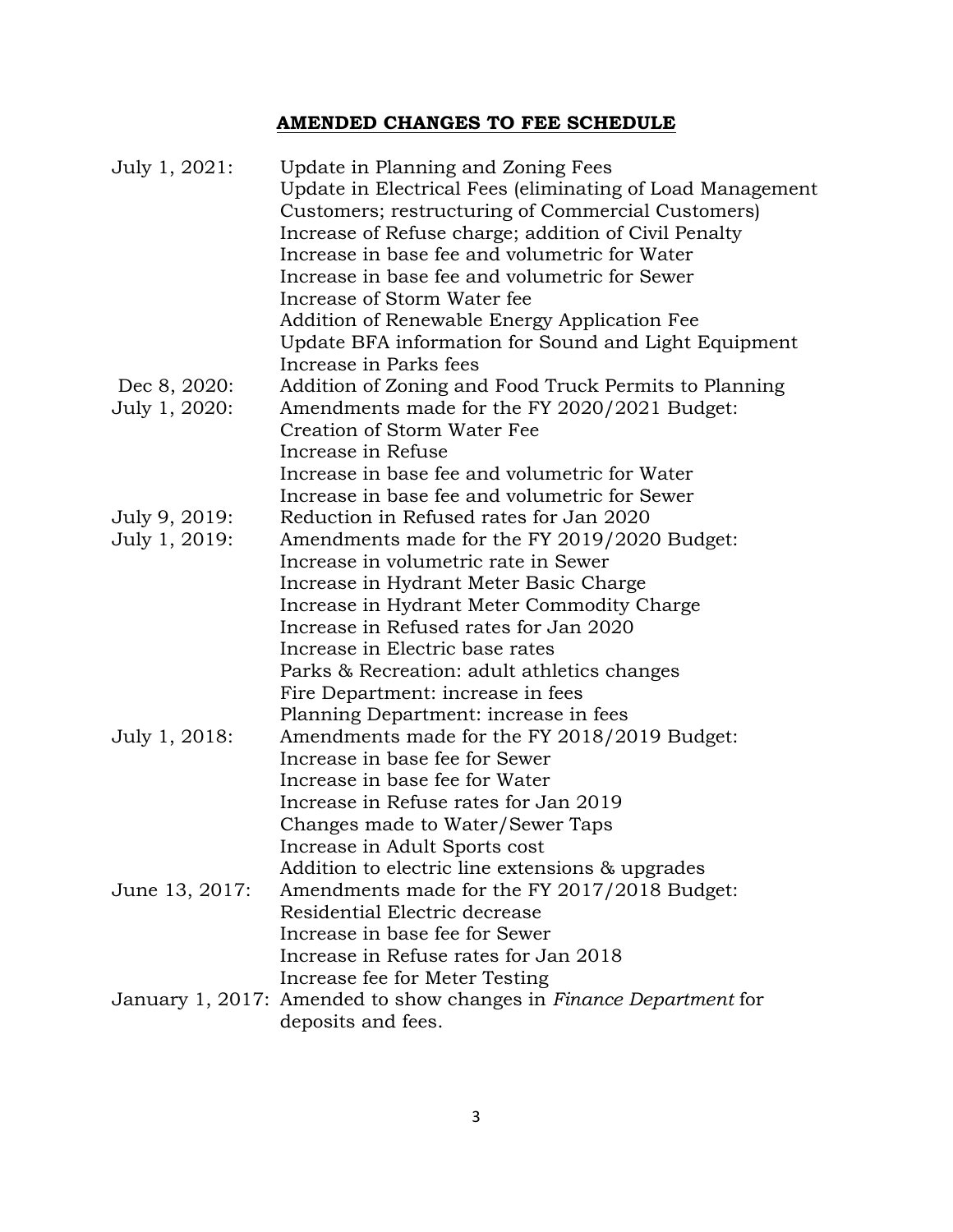#### **PLANNING, ZONING & INSPECTIONS DEPARTMENT**

| Rezoning                          | $$250.00$ -Up to 3 acres       |
|-----------------------------------|--------------------------------|
|                                   | $$500.00 - 3 - 6$ acres        |
|                                   | $$1,000.00 + $20.00$ per acre- |
|                                   | 6.01 acres and up              |
| Conditional Rezoning              | \$500.00                       |
| Planned Development               | \$500.00                       |
| Special use permits, and other    |                                |
| actions by the Planning           |                                |
| Board, Board of Adjustments,      |                                |
| and Board of Commissioners        | \$300.00                       |
| Subdivision Review (Minor)        | \$50.00                        |
| Subdivision Review (Major)        | \$300.00                       |
| Site Plan Review                  | \$50.00-Minor                  |
|                                   | \$300.00-Major                 |
| Zoning Site Inspection            | \$50.00                        |
| Zoning Permit                     | \$50.00                        |
| Food Truck Permit                 | \$50.00                        |
| Recreation/Open Space Fee in Lieu | \$700.00                       |
| Retention of Expert Assistant     | \$100% of consultant fees      |
| Small Cellular Tower Installation |                                |
|                                   | .                              |

Application fee  $$1,000.00$ <br>Minimum Deposit  $$5,000.00$ 

 $$5,000.00$  (Can go up at Town Manager's Discretion)

#### BUILDING INSPECTIONS

New Dwellings (Single Family) Up to  $1200$  sq. ft.  $$600.00$ Over 1200 sq. ft.  $$600.00 \text{ plus}$ 

\$0.30 per sq. ft. over

\**By state law, a \$10 fee is added in the cost of all building permits (except individual trade permits). This fee goes to the state's Homeowners Recovery Fund. All new single-family dwelling permits have an additional \$200 recreational impact fee added to the total cost.* 

| Residential Remodeling/Additions        |                               |
|-----------------------------------------|-------------------------------|
| Up to $400$ sq. ft.                     | \$200.00                      |
| Over $400$ sq. ft.                      | $\{(Same as New Dwelling)\}\$ |
| Multi-Family Dwelling (three units $+)$ |                               |
| First Unit                              | $$500.00 + $60$ per trade     |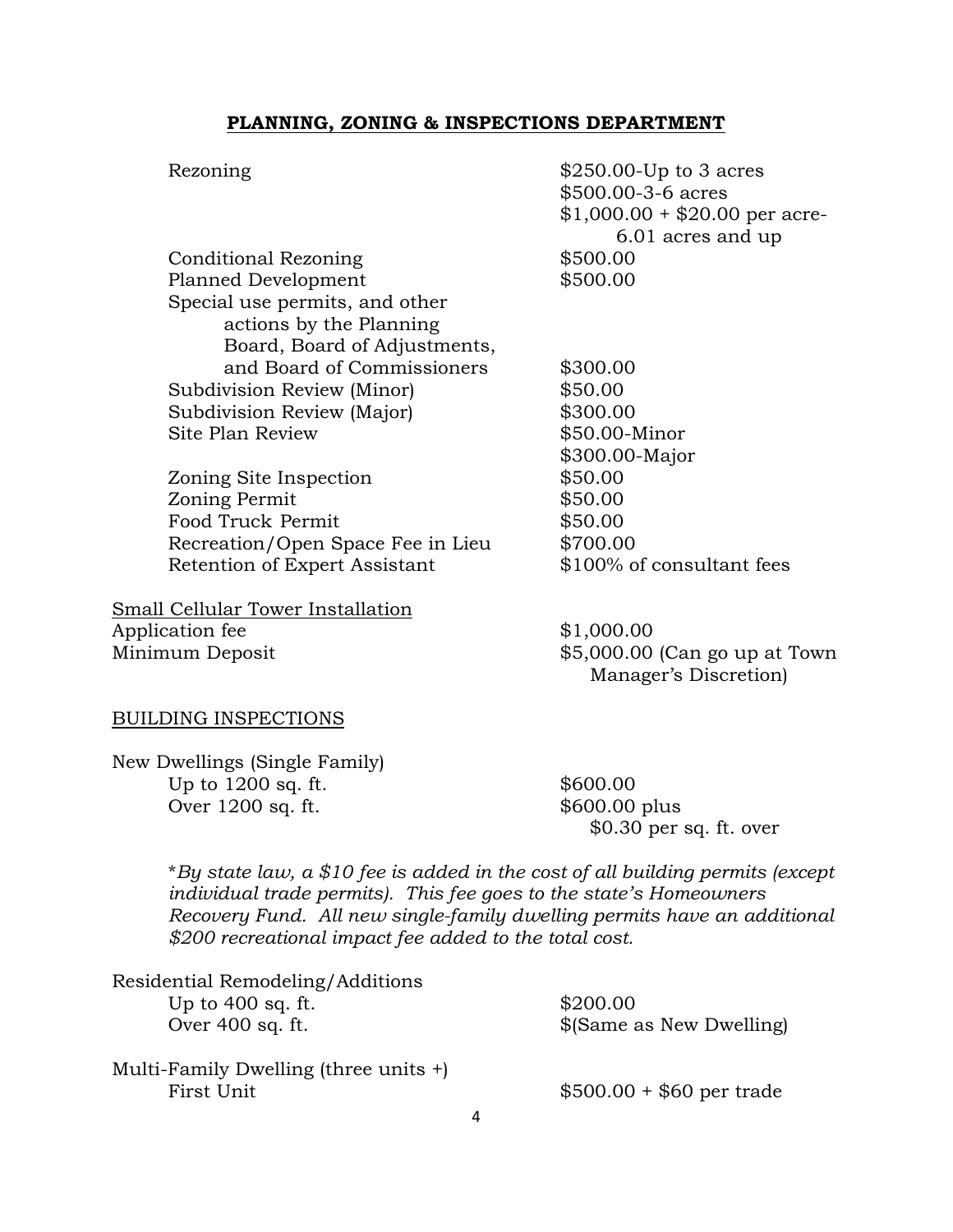| Each Additional Unit                             | $$200.00 + $60$ per trade                                                         |
|--------------------------------------------------|-----------------------------------------------------------------------------------|
| Mobile Homes                                     |                                                                                   |
| Single-Wide                                      | \$250.00                                                                          |
| Double-Wide                                      | \$275.00                                                                          |
| Triple-Wide                                      | \$300.00                                                                          |
| Residential Accessory Buildings (12x12 and over) |                                                                                   |
| Storage Buildings                                | \$100.00                                                                          |
| Garage/Carport                                   | \$100.00                                                                          |
| Deck/Porch/Gazebo                                | \$60.00                                                                           |
|                                                  | (Additional trade fees of \$50 each trade if electrical, plumbing, or mechanical) |
| Individual Trade Permits                         |                                                                                   |
| Flectrical Plumbing Mechanical                   |                                                                                   |

| Electrical, Plumbing, Mechanical |         |
|----------------------------------|---------|
| (Change-out Service)             | \$60.00 |

#### Commercial Buildings

*Commercial fees are based on total project costs per trade. When submitting your building permit application please have project cost broken down into building, mechanical, electrical, and plumbing.* 

For projects over \$1,000,000 multiply the remaining job cost by .002 (.2%) plus \$6,200.00.

| $$0-2,500$                  | \$60.00       |
|-----------------------------|---------------|
| $$2,501-25,000$             | \$220.00      |
| \$25,001-50,000             | \$440.00      |
| \$50,001-100,000            | \$900.00      |
| \$100,001-200,000           | \$1,750.00    |
| \$200,001-350,000           | \$3,000.00    |
| \$350,001-500,000           | \$4,000.00    |
| \$500,001-750,000           | \$5,550.00    |
| \$750,001-1,000,000         | \$6,700.00    |
| Demolition                  |               |
| Residential                 |               |
| (plus asbestos report)      | \$60.00       |
| Commercial                  |               |
| (plus asbestos report)      | \$100.00      |
| Other Inspections           |               |
| Updated for expired Permits | \$150.00      |
| Service Pole                | \$60.00       |
| Signs                       | $$25.00$ Bldg |
|                             | \$60.00 Elec  |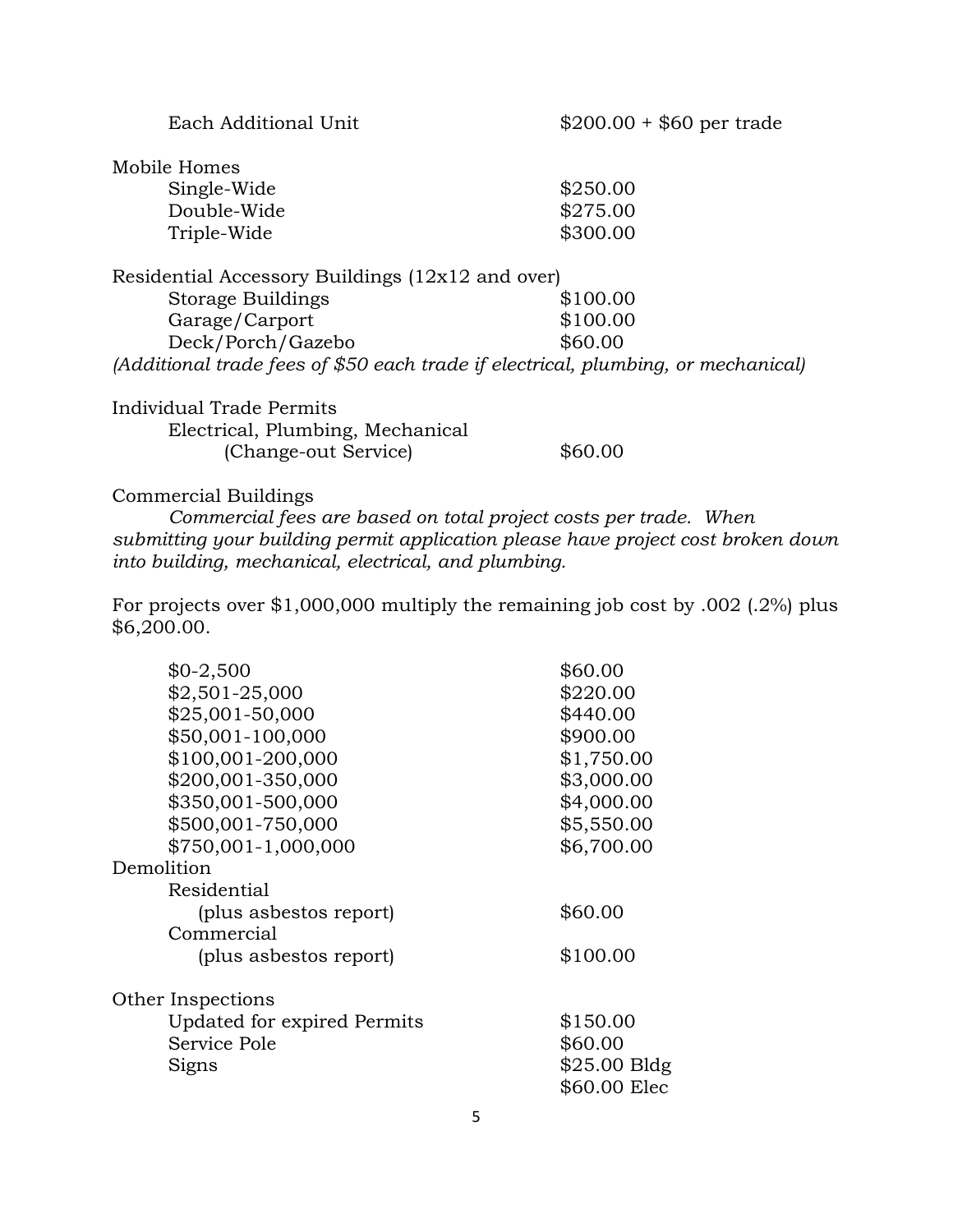| <b>Swimming Pools</b>             | $$50.00$ Bldg |
|-----------------------------------|---------------|
|                                   | \$60.00 Elec  |
| Water Line Connection             | \$35.00       |
| Replace roof with different       |               |
| Load style or structure           | \$50.00       |
| Farm Buildings Large than $12x12$ | \$50.00       |
| Re-Inspection                     | \$50.00       |
| $2nd$ or more                     | \$100.00      |

• **Failure to secure a permit on required work is subject to a fee that is double the original. Please contact 919-894-3553 before you begin your work**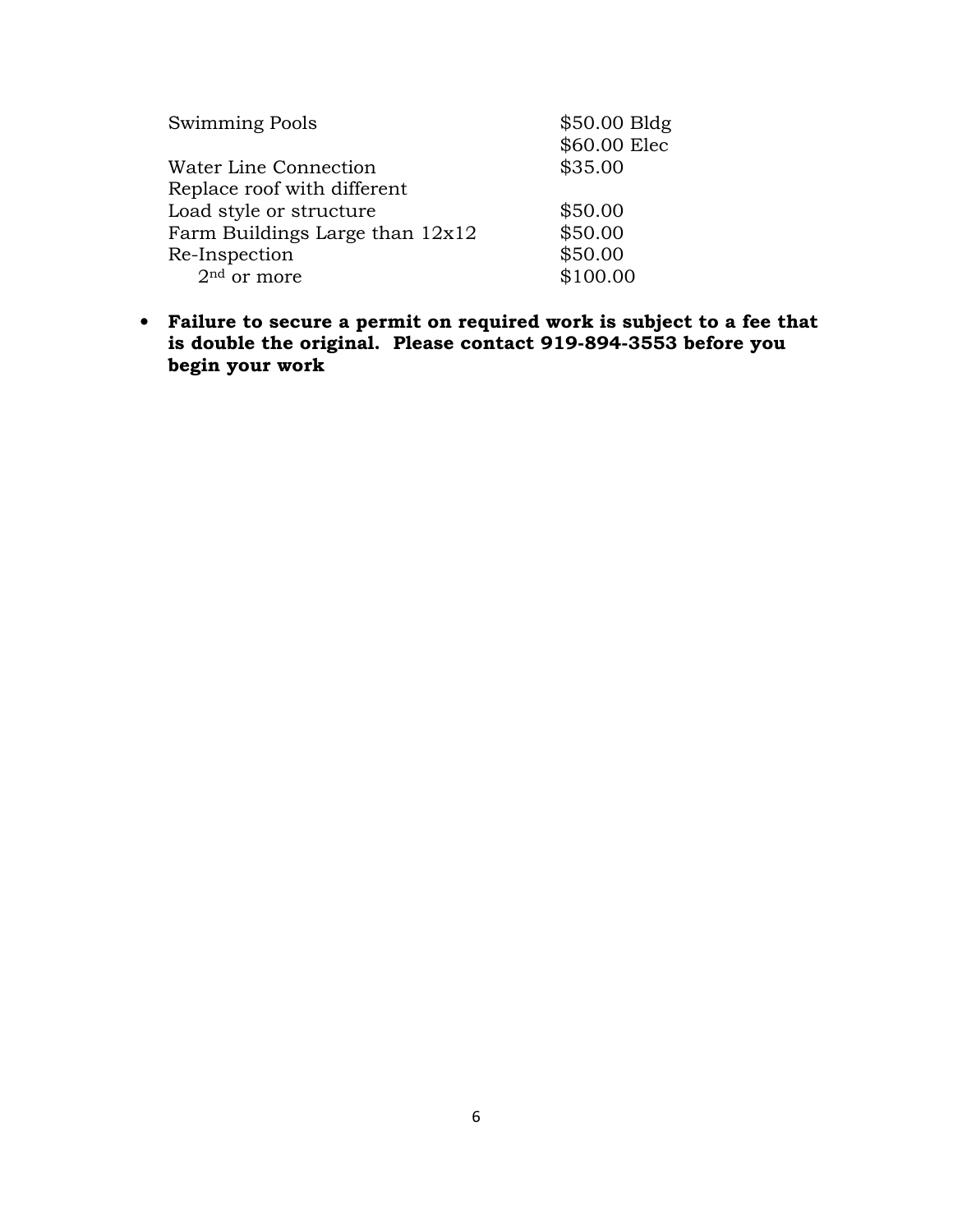# **ELECTRIC DEPARTMENT**

| Residential                                        |          |
|----------------------------------------------------|----------|
| <b>Basic Customer Charge</b>                       | \$19.00  |
| Energy-All kWh                                     | \$0.1097 |
| Small General Commercial: Demand 0 kW - 29.99 kW   |          |
| Basic Customer Charge                              | \$21.50  |
| Demand 0-30 kW                                     | \$0.00   |
| Energy- $1st 1,000$ kWh                            | \$0.1394 |
| Energy-Next 1,000 kWh                              | \$0.1032 |
| Energy-All Additional kWh                          | \$0.0972 |
| Medium General Commercial: Demand 30 kW - 99.99 kW |          |
| <b>Basic Customer Charge</b>                       | \$26.50  |
| Demand-1 <sup>st</sup> 40 kW                       | \$3.50   |
| Demand-All Add't kW                                | \$6.95   |
| Energy- $1st 1,000$ kWh                            | \$0.1432 |
| Energy-Next 4,000 kWh                              | \$0.1174 |
| Energy-All Additional kWh                          | \$0.0938 |
| Large General Commercial: Demand 100 kW and over   |          |
| <b>Basic Customer Charge</b>                       | \$46.50  |
| Demand-1 <sup>st</sup> 40 kW                       | \$3.50   |
| Demand-All Add't kW                                | \$6.95   |
| Energy-1 <sup>st</sup> 1,000 kWh                   | \$0.1532 |
| Energy-Next 4,000 kWh                              | \$0.1274 |
| Energy-All Additional kWh                          | \$0.0897 |
| CP Rate: Requirement >50 kW=>30% CP kW LM          |          |
| <b>Basic Customer Charge</b>                       | \$251.50 |
| CP Demand                                          | \$24.90  |
| <b>Excess Demand</b>                               | \$3.25   |
| Energy                                             | \$0.0529 |
| Public School CP Rate                              |          |
| <b>Basic Customer Charge</b>                       | \$176.50 |
| CP Demand                                          | \$24.90  |
| <b>Excess Demand</b>                               | \$2.10   |
| Energy                                             | \$0.0529 |
| <b>Temporary Service Pole</b>                      |          |
| <b>Connection Fee</b>                              | \$35.00  |
| Disconnection Fee                                  | \$35.00  |
| Same rate as Small General Commercial              |          |
| Area Lights                                        |          |
| LED-40-48W                                         | \$9.65   |
| LED-60-68W                                         | \$12.20  |
| LED-100-150W                                       | \$14.95  |
| LED-218-230W                                       | \$21.15  |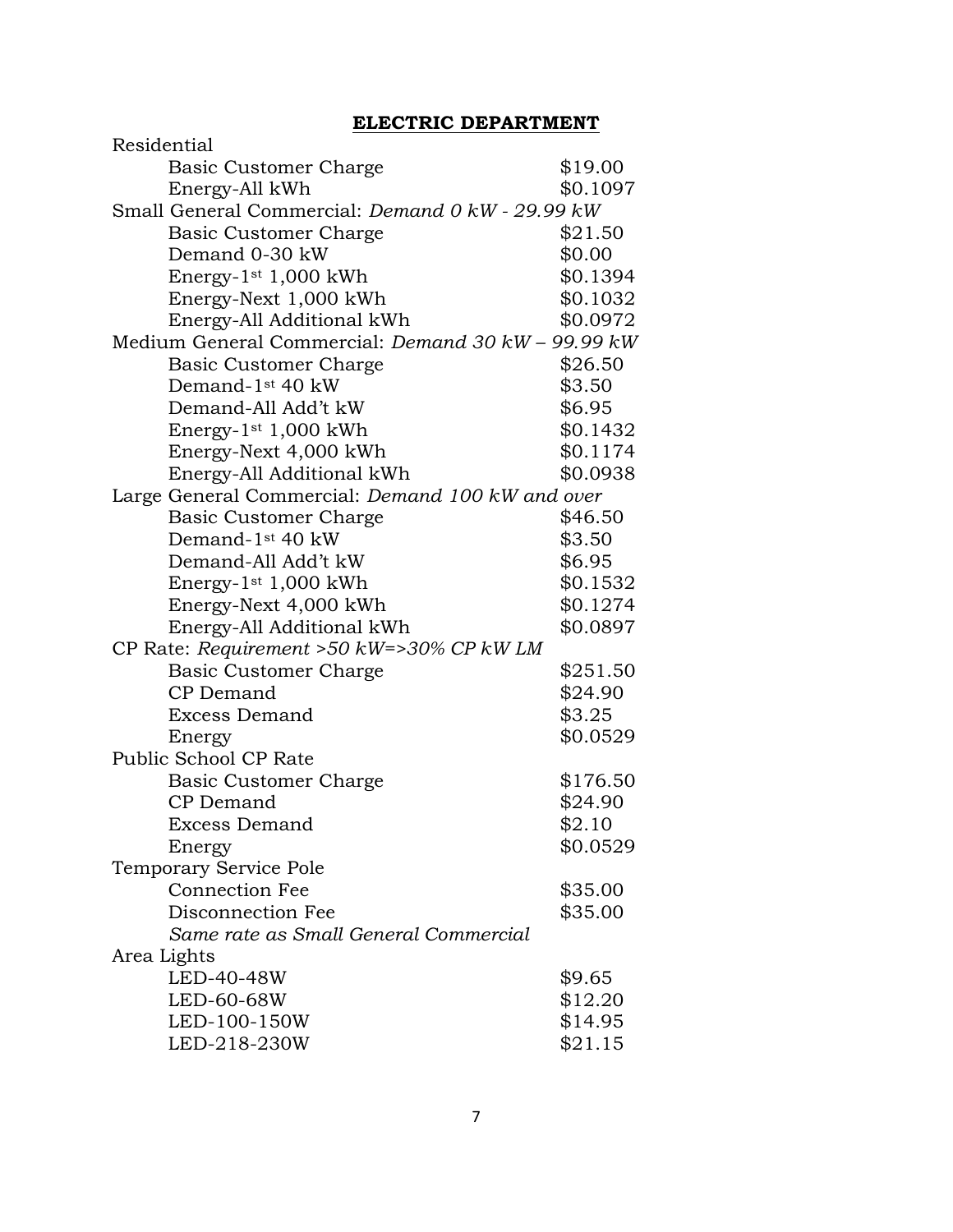| Line Extension Fees             |           |
|---------------------------------|-----------|
| Residential Overhead Service    |           |
| OH Service up to 100 ft         | Free      |
| <b>Excess Footage</b>           | \$1.70/ft |
| Extra 35' pole                  | \$160.00  |
| Residential Underground Service |           |
| UG Service up to 100 ft         | \$200.00  |
| <b>Excess Footage</b>           | \$3.00/ft |
| Residential Upgrade Service     |           |
| OH to OH                        | \$3.00/ft |
| UG to UG                        | \$3.50/ft |
| OH to UG                        | \$4.00/ft |
| Commercial Overhead Service     |           |
| OH Service up to 100 ft         | \$200.00  |
| <b>Excess Footage</b>           | \$3.50/ft |
| Commercial Underground Service  |           |
| UG Service up to 100 ft         | \$400.00  |
| <b>Excess Footage</b>           | \$6.00/ft |
| Commercial Upgrade Service      |           |
| OH to OH                        | \$6.00/ft |
| UG to UG                        | \$7.00/ft |
| OH to UG                        | \$8.00/ft |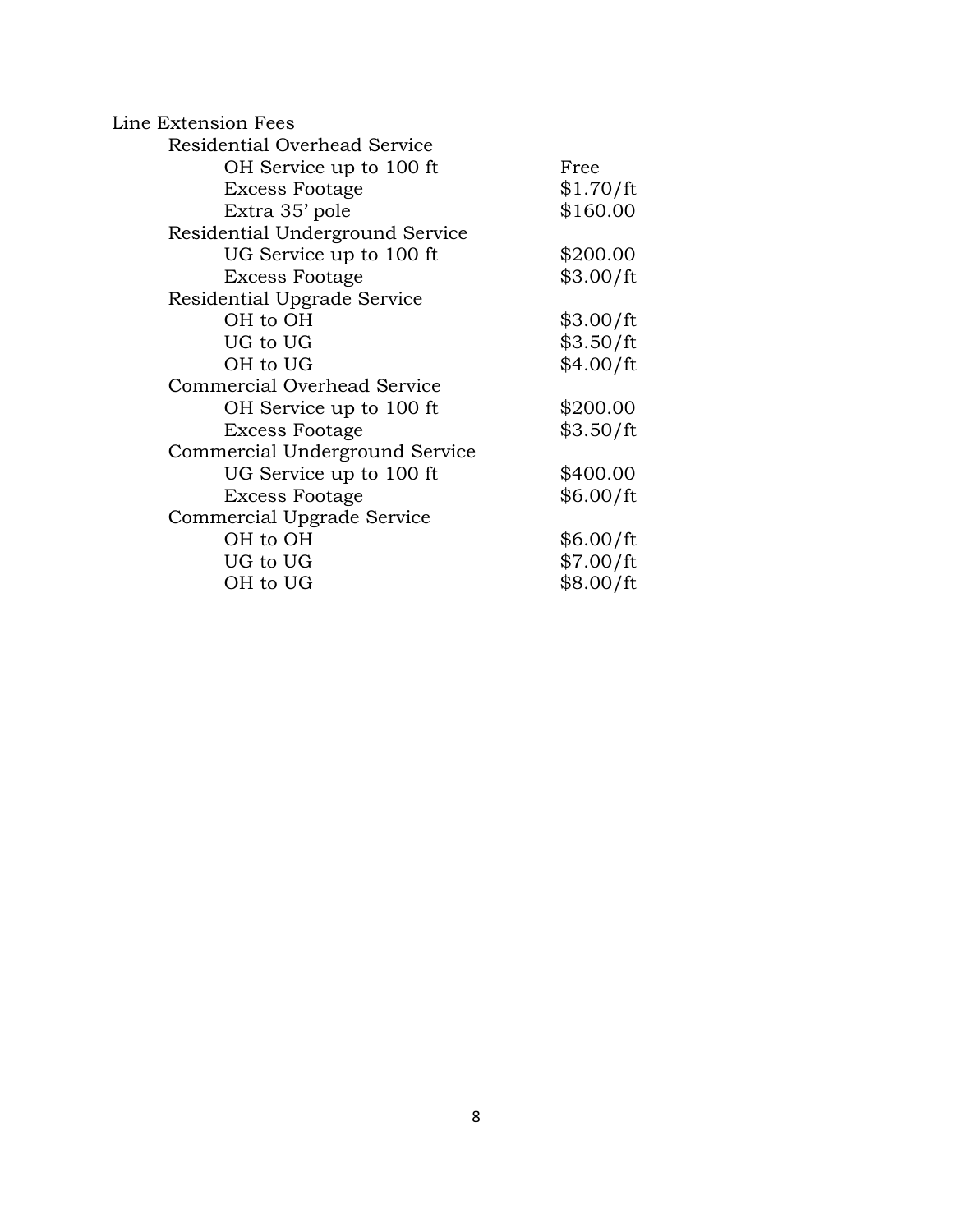# **PUBLIC WORKS DEPARTMENT**

| Refuse Collection                   | <u>July 2021</u>                              | Jan 2022                                                                                                                                           |
|-------------------------------------|-----------------------------------------------|----------------------------------------------------------------------------------------------------------------------------------------------------|
| General Refuse Service              | \$23.24                                       | \$23.24                                                                                                                                            |
| General Backyard Service            | \$46.48                                       | \$46.48                                                                                                                                            |
| Senior/Disabled Refuse Service      | \$23.24                                       | \$23.24                                                                                                                                            |
| 1 Extra Yard Debris                 | \$4.02                                        | \$4.02                                                                                                                                             |
| 1 Extra Trash Cart                  | \$15.17                                       | \$15.17                                                                                                                                            |
| 1 Extra Recycle Bin                 | \$4.03                                        | \$4.03                                                                                                                                             |
| <b>Commercial Shared Sites:</b>     |                                               |                                                                                                                                                    |
| Downtown Commercial                 | \$23.24                                       | \$23.24                                                                                                                                            |
| Food Svc/Perishable Commercial      | \$100.00                                      | \$100.00                                                                                                                                           |
| <b>Bulk Waste Fee</b>               | \$250.00 per load<br>cubic yards<br>Waste     | *A load of bulk waste is 1-20<br>*Not allowed in Bulk Waste:<br>Tires, Electronics, Paint,<br>Chemicals, Bio-Hazardous<br>Waste or other Hazardous |
| <b>Bulk Yard Waste Fee</b>          | \$250.00 per load                             | *A load is 4-20 cubic yards or<br>for any material larger than 4"<br>Diameter and/or longer than 5'                                                |
| Civil Penalty Fee Ordinance 51.99   |                                               |                                                                                                                                                    |
| Pushing trash cart back to property | \$50 first offense<br>\$100 second offense    | \$150 third offense and after                                                                                                                      |
| Fee of Enforcement for Ord 51.99    | Warning first offense<br>$$22.50$ there after |                                                                                                                                                    |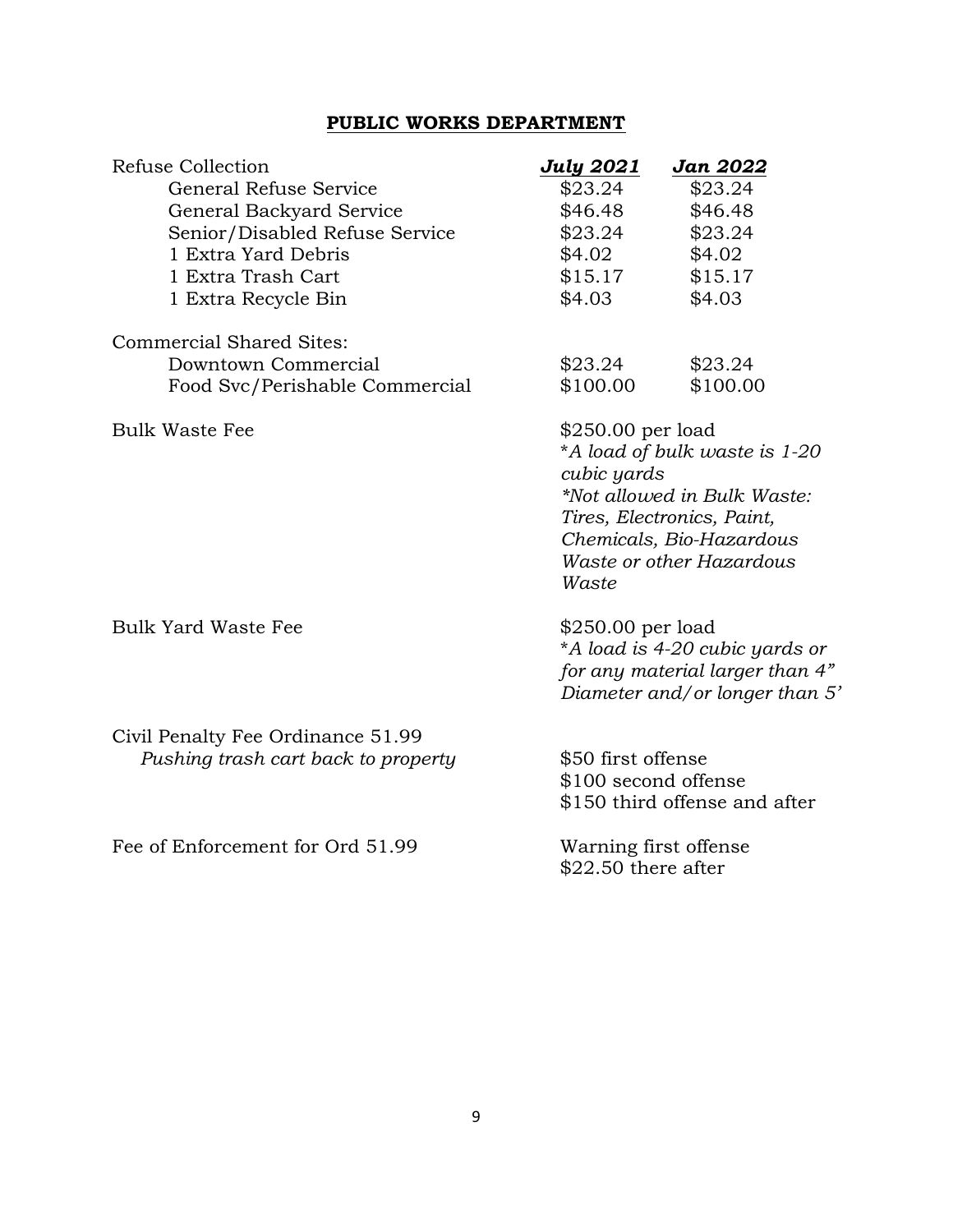# **SEWER DEPARTMENT**

| Residential/Commercial Inside City Limits  |                                                                                           |
|--------------------------------------------|-------------------------------------------------------------------------------------------|
| Basic Customer Charge                      | \$16.00                                                                                   |
| Usage per 1,000 Gallons                    | \$5.80                                                                                    |
| Residential/Commercial Outside City Limits |                                                                                           |
| Basic Customer Charge                      | \$17.50                                                                                   |
| Usage per 1,000 Gallons                    | \$9.82                                                                                    |
| Connection Charge for Sewer Taps:          | $$1,100.00$ minimum OR<br>Town of Benson cost of<br>Installation; whichever is<br>greater |
| Assessment Fee on New Sewer Taps:          | \$100.00                                                                                  |
| System Development Fee                     |                                                                                           |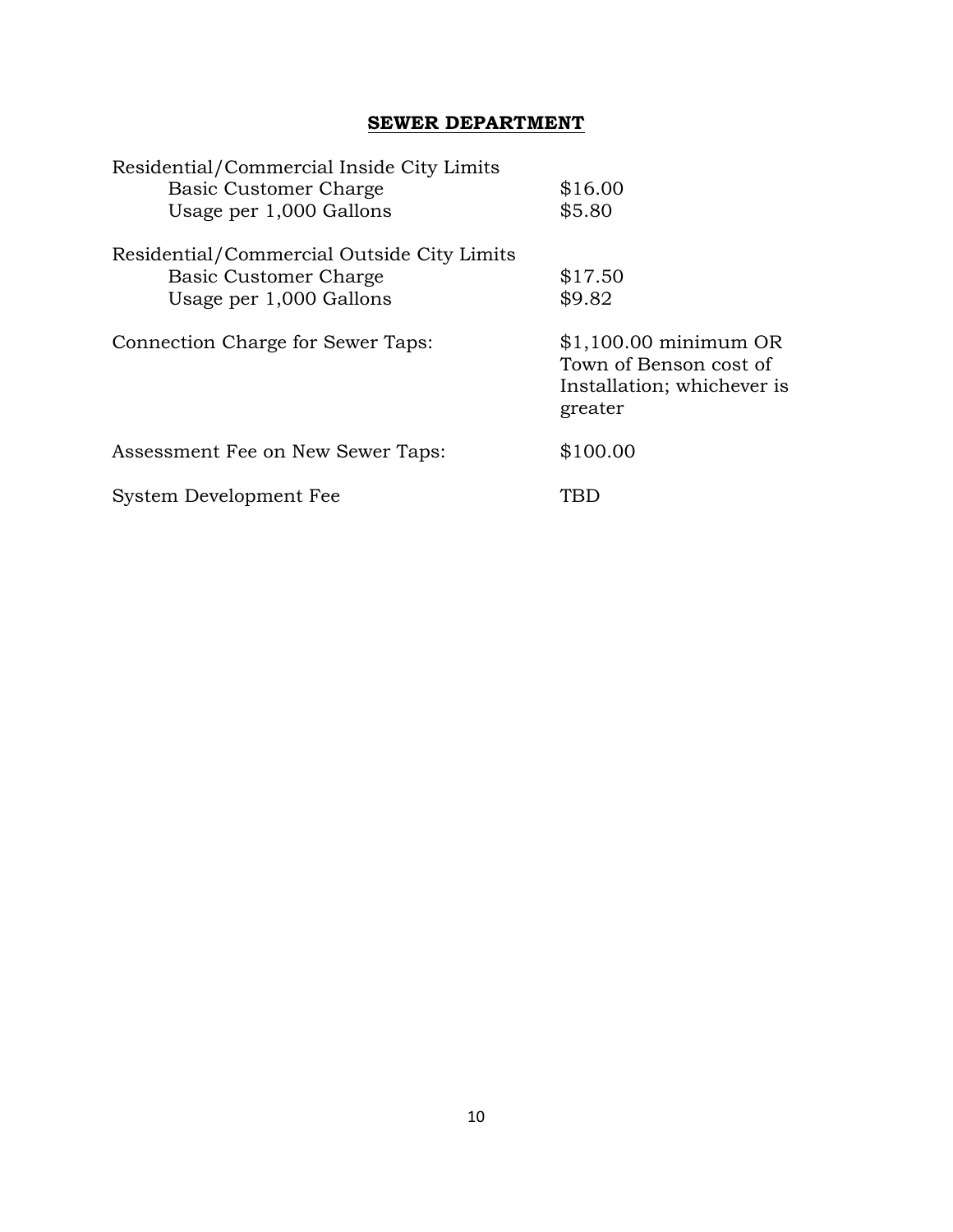# **WATER DEPARTMENT**

| Residential/Commercial Inside City Limits<br><b>Basic Customer Charge</b><br>Usage per 1,000 Gallons  |                                                          | \$14.00<br>\$4.56                                                                      |
|-------------------------------------------------------------------------------------------------------|----------------------------------------------------------|----------------------------------------------------------------------------------------|
| Residential/Commercial Outside City Limits<br><b>Basic Customer Charge</b><br>Usage per 1,000 Gallons |                                                          | \$16.00<br>\$7.38                                                                      |
| Bulk Water Rate                                                                                       |                                                          |                                                                                        |
| Usage per 1,000 Gallons                                                                               |                                                          | \$2.52                                                                                 |
| <b>Hydrant Meter</b><br>Basic Charge<br><b>Commodity Charge</b>                                       |                                                          | \$65.00<br>\$7.78                                                                      |
| Connection Charge for Water Taps:                                                                     |                                                          | \$600.00 minimum OR<br>Town of Benson cost of<br>Installation; whichever is<br>greater |
| Assessment Fee on New Tap:                                                                            |                                                          | \$150.00                                                                               |
| Tap Upgrade Service Fee:                                                                              |                                                          | \$400.00 with cost of new<br>meter                                                     |
| Meter Fee:                                                                                            | $\frac{3}{4}$ "<br>1"<br>$1\frac{1}{2}$<br>2" or Greater | \$237.00<br>\$358.00<br>\$602.00<br>Town of Benson Cost                                |
| System Development Fee                                                                                | $\frac{3}{4}$ " – 2"                                     | <b>TBD</b>                                                                             |
| Fire Service Connection                                                                               |                                                          | \$15.00                                                                                |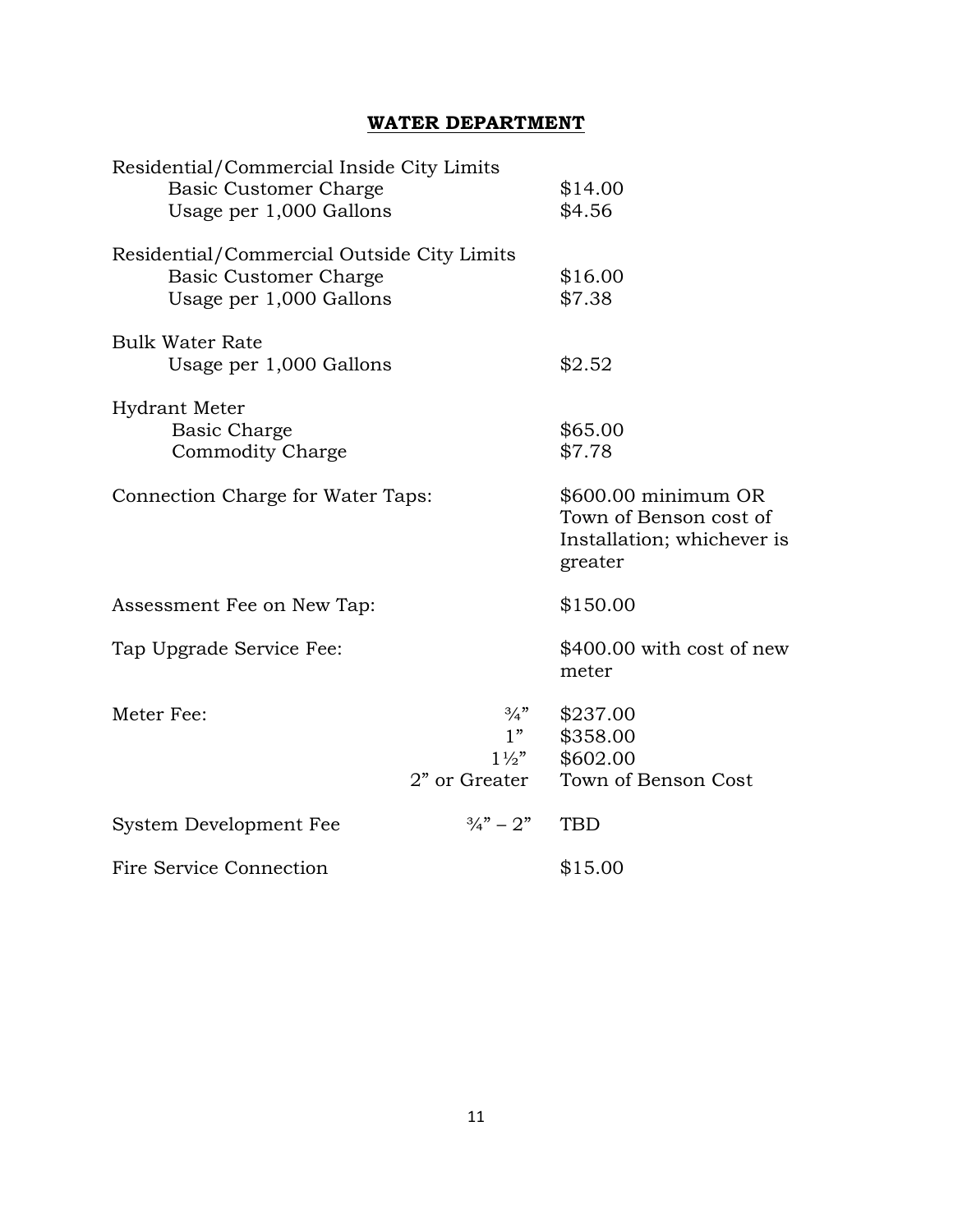# **STORM WATER**

Storm Water Fee for all Customers:  $$3.00$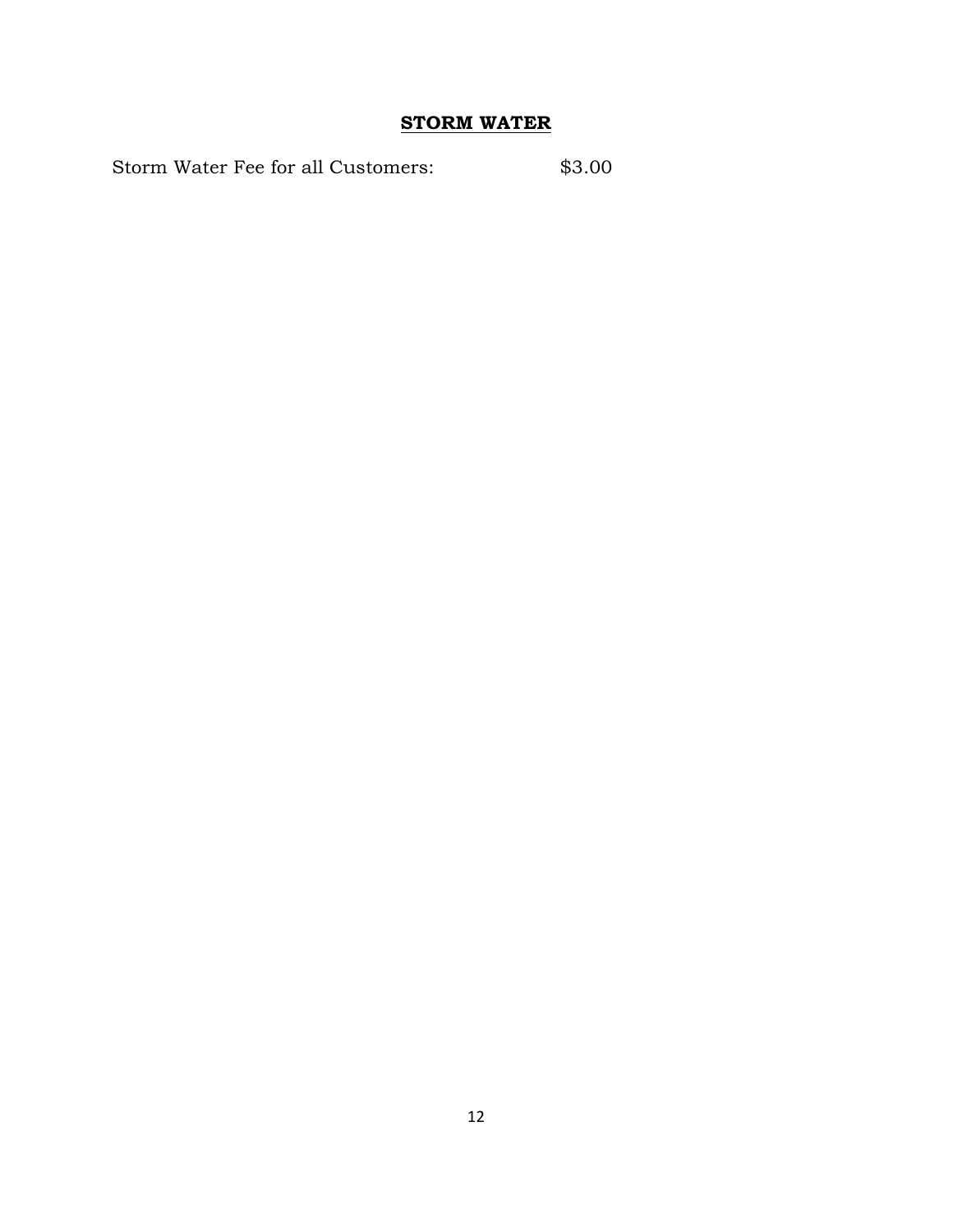#### **FINANCE DEPARTMENT**

#### LATE/DISCONNECTION FEES

Utility bills are due 23 days after the bill date. A 1.5% late penalty will be added on the 23rd day of the billing cycle. On the 29th day of the billing cycle, disconnection will occur. Fees are generated as followed:

| Reconnection Fee:             | \$25.00 |
|-------------------------------|---------|
| After Hours Reconnection Fee: | \$65.00 |
| Transfer Fee                  | \$10.00 |
| Return Check Fee:             | \$25.00 |

#### UTILITY DEPOSITS

A Utility Deposit is required for ALL renters moving into the Town of Benson. Utility Deposits are determined based on credit history.

Deposits (Green Credit Rating):

| Electric                                                       | \$50  |
|----------------------------------------------------------------|-------|
| Water                                                          | \$25  |
| Sewer                                                          | \$25  |
| Separate Service/                                              |       |
| Same Premises (Ex. Utility Bldg.)                              | \$50  |
| Deposits (Yellow Credit Rating):                               |       |
| Electric                                                       | \$250 |
| Water                                                          | \$40  |
| Sewer                                                          | \$40  |
| Separate Service/                                              |       |
| Same Premises (Ex. Utility Bldg)                               | \$50  |
| Deposits (Red Credit Rating/No Social Security Card Provided): |       |
| Electric                                                       | \$450 |
| Water                                                          | \$80  |
| Sewer                                                          | \$80  |
| Separate Service/                                              |       |
| Same Premises (Ex. Utility Bldg)                               | \$ 50 |
|                                                                |       |

Deposits will stay on file until the account holder closes their account. At that time, the deposit will apply to the final bill and then all other monies left will be mailed to the account holder in check form.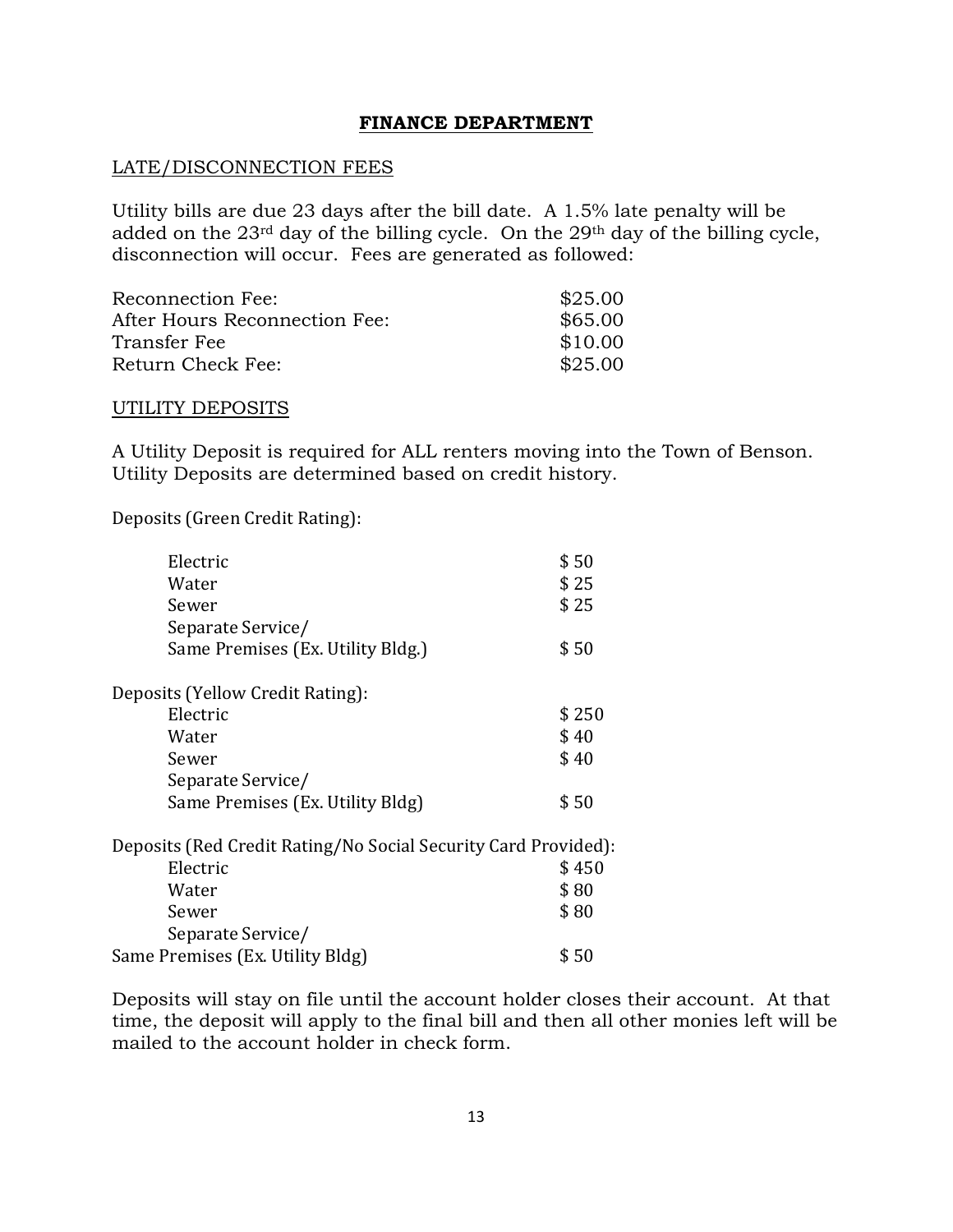Customers who opt for Prepaid services will not have to pay a deposit. However, a minimum fee of \$25.00 will be required to start services and this will go towards the prepaid account balance.

| Renewable Energy Generating System Application Fee          |                                                                                                                                                                                                                          |
|-------------------------------------------------------------|--------------------------------------------------------------------------------------------------------------------------------------------------------------------------------------------------------------------------|
| Residential                                                 | \$100.00                                                                                                                                                                                                                 |
| Non-Residential                                             | \$200.00                                                                                                                                                                                                                 |
| Meter Tampering Fees                                        |                                                                                                                                                                                                                          |
| Cut Seal/Lock: EL or WA meters; LM Switch                   | \$50.00                                                                                                                                                                                                                  |
| EL/Water Meter Tamp: Manipulating device                    | $$500.00 + usage$                                                                                                                                                                                                        |
| Load Management Tamp: Manipulating device                   | \$200.00                                                                                                                                                                                                                 |
| Meter Test Fee:                                             | \$50.00 (3/4" Water Meter)<br>\$75.00 (1" Water Meter)<br>\$50.00 (Electric Meter)<br>If the meter recheck comes back<br>and there was a problem, the<br>will reimburse<br>the<br>Town<br>customer back for the recheck. |
| Miscellaneous Fees:                                         |                                                                                                                                                                                                                          |
| <b>Golf Cart Permits:</b>                                   | \$40.00                                                                                                                                                                                                                  |
| Re-inspection of Golf Cart (If failed 1 <sup>st</sup> time) | \$10.00                                                                                                                                                                                                                  |
| Notary:                                                     | \$5.00                                                                                                                                                                                                                   |
| Faxes:                                                      | \$1.00 1st Page Local                                                                                                                                                                                                    |
|                                                             | \$.50c additional pages                                                                                                                                                                                                  |
|                                                             | \$2.00 1st Page Long Distance                                                                                                                                                                                            |
|                                                             | \$1.00 additional pages                                                                                                                                                                                                  |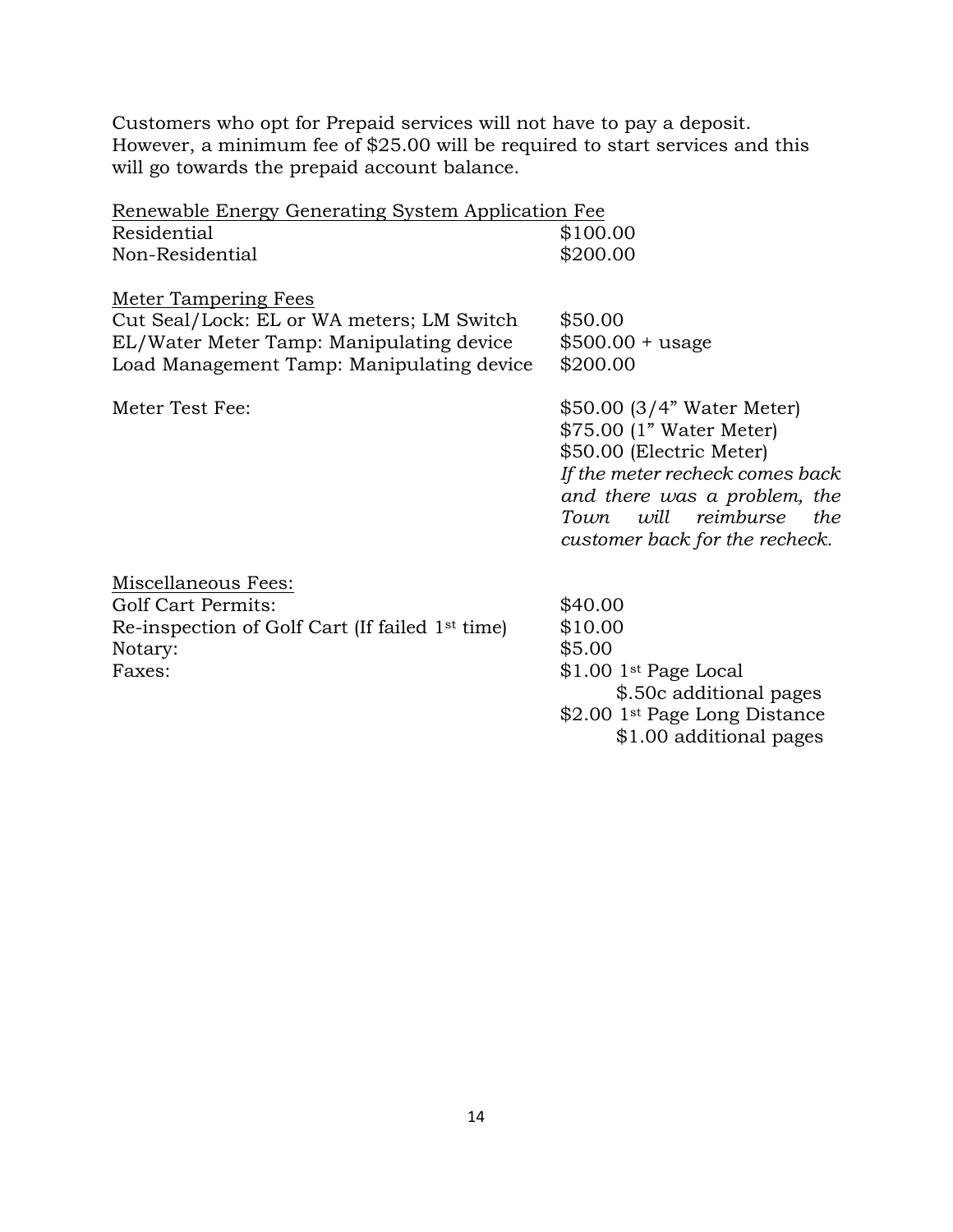#### **CONFERENCE CENTER**

\*\**No new rentals will be accepted, only rentals for our partners and our nonprofit organizations. Fee schedule stands for the purpose of those events that were rented prior to July 1, 2020 that we will continue to hold*

Deposit:  $$150$  for all rentals

Rates: *Residents* \$35/room/hr \$350/day\* *Non-Residents*  \$60/room/hr \$500/day\* *Non-Profit*  \$25/room/hr \$200/day\*

- \*Fee is based on 12 hour time period for board room, meeting room, dining room and classroom & does not include Kitchen use.
- Non-Profit Organizations must be 501(C)(3) Designation

Audio/Visual Equipment: \$15/hr

Kitchen Use:  $$35$  Flat Fee

Room Capacities:

 Duncan Room- 40 seated with tables Dixon Room- 25 seated with tables Benson Room A- 40 seated with tables Benson Room B- 40 seated with tables

• Failure to vacate facility at designated time without prior approval will result in overage being deducted from facility deposit

#### **TOWN HALL MEETING ROOM**

Rates: *Residents*  Occupancy Rate: 15  $$25.00/hr$ 

 *Non-Residents* \$35.00/hr *Benson Businesses*-Free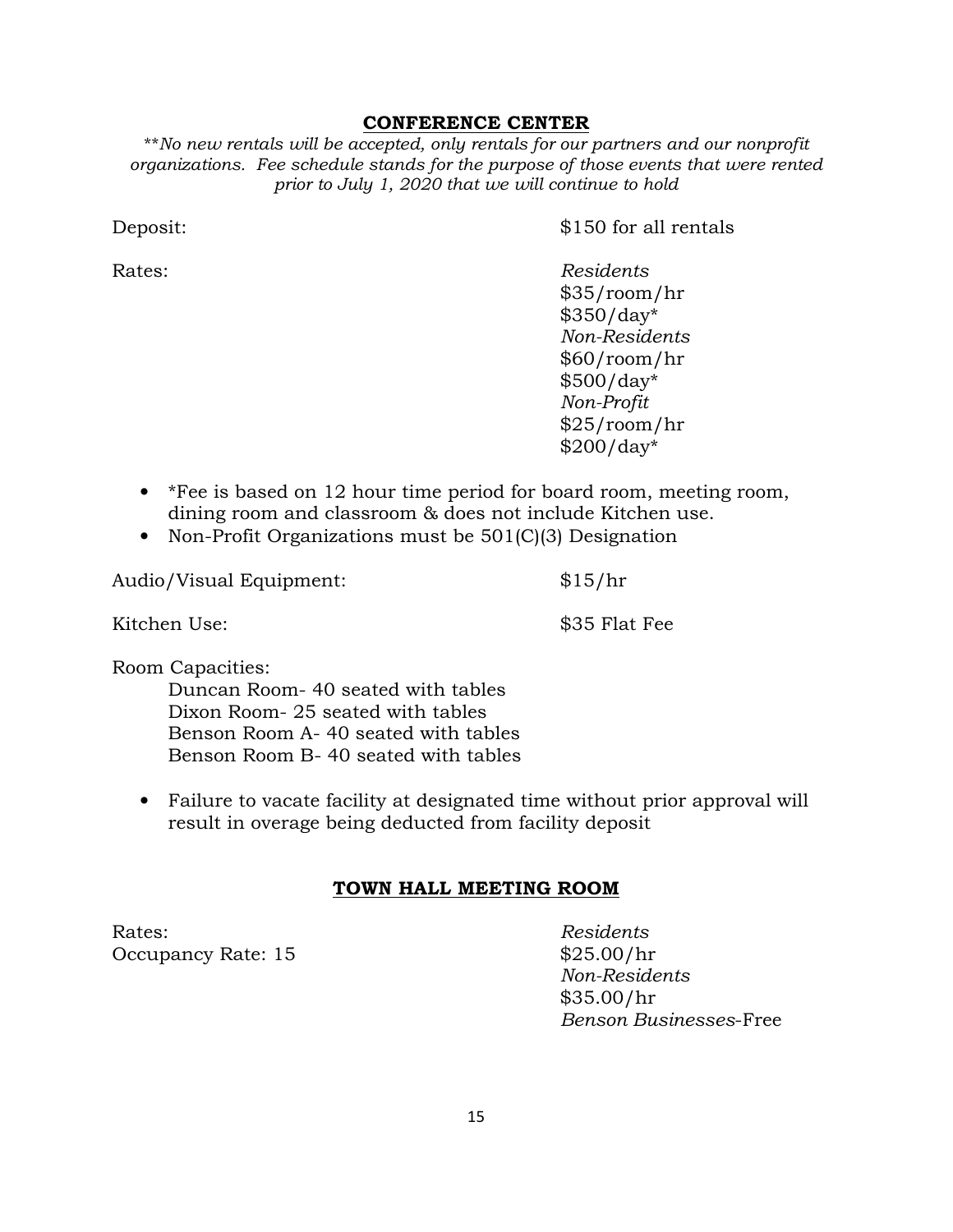#### **AUDITORIUM**

Deposit:  $$200$  for all rentals

Rates: *Residents* \$350 1-4 hours (4H min) \$50 each additional hour *Non-Residents*  \$400 1-4 hours (4H min) \$50 each additional hour *Non-Profit 501(C)(3) Designation* -Groups provide copy of determination letter 50% of the above

Technical Charges:

For any technical use of audio, lighting, etc. – Contact Nate Camp at 910-658-9509 or natecampdesign@gmail.com

Room Capacities:

 Auditorium- 334 seats Patron's Room- 100 people capacity

• Failure to vacate facility at designated time without prior approval will result in overage being deducted from facility deposit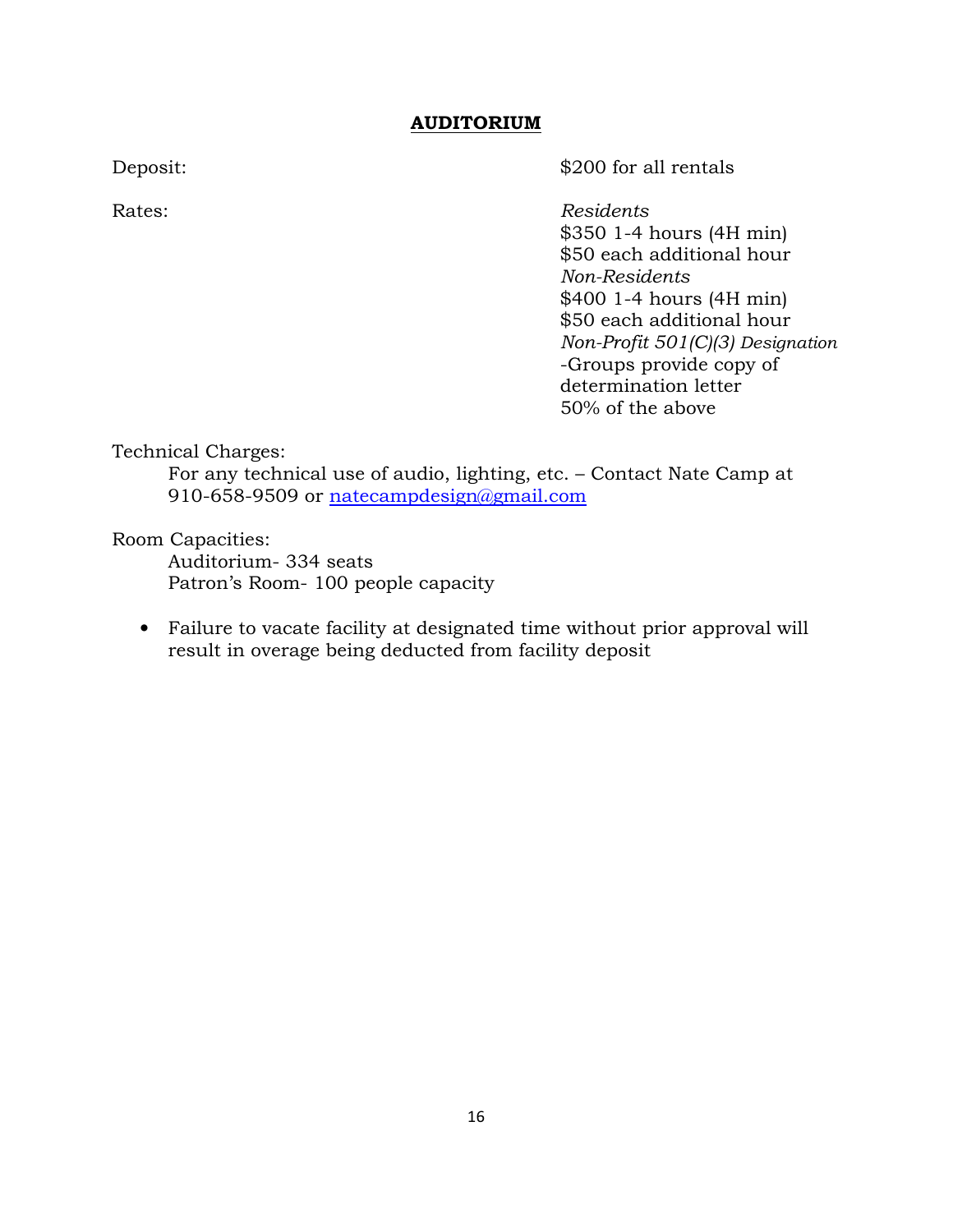### **TOWN OF BENSON PUBLIC LIBRARY**

Overdue Books:<br>
Non-Returned Books:<br>
Non-Returned Books:<br>  $\frac{1}{2}$  Actual cost of replacing Actual cost of replacing book

Library Card Fees: \$FREE (Replacement card \$1)<br>Printing/Copies: \$.10c per page (b & w)  $$.10c$  per page (b & w) \$.25c per page (color)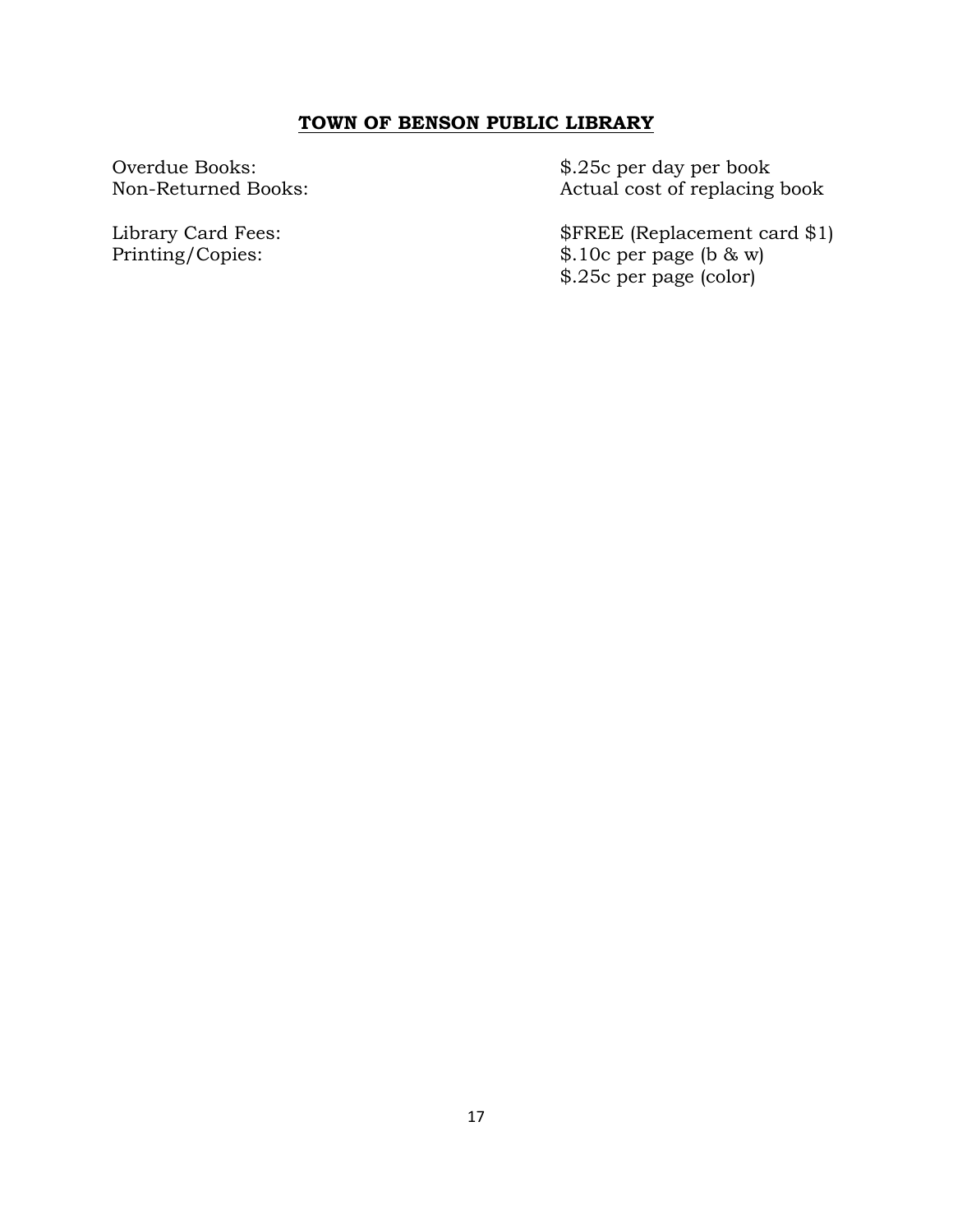#### **BENSON PARKS & RECREATION FEES**

Athletic Fees: *Residents* 

# Ages 6 Years & Under Wee-Ball, Tee-Ball, Soccer & Basketball--\$20.00 Ages 7 Years & Above Baseball, Softball, Basketball, Soccer & Volleyball--\$40.00

*Non-Residents* 

Ages 6 Years & Under Wee-Ball, Tee-Ball, Soccer & Basketball--\$35.00 Ages 7 Years & Above Baseball, Softball, Basketball, Soccer & Volleyball--\$65.00

Adult Fees Co-ed Volleyball— \$325.00/team 3 on 3 Basketball-- \$225.00/team 5 on 5 Basketball— \$525/team Co-ed Kickball--\$400/team Men's Softball--\$525.00/team

Exercise Membership:  $$50.00$  (Residents) \$25.00 (Senior Residents) \$100.00 (Non-Residents) \$50.00 (Senior Non-Resident) \*Rates will be pro-rated through the year

Civic Center Multi-Purpose Room Deposit:  $$100$  for all rentals

Rates: *Residents* \$100 3 hours \$30 each additional hour *Non-Residents*  \$150 3 hours \$45 each additional hour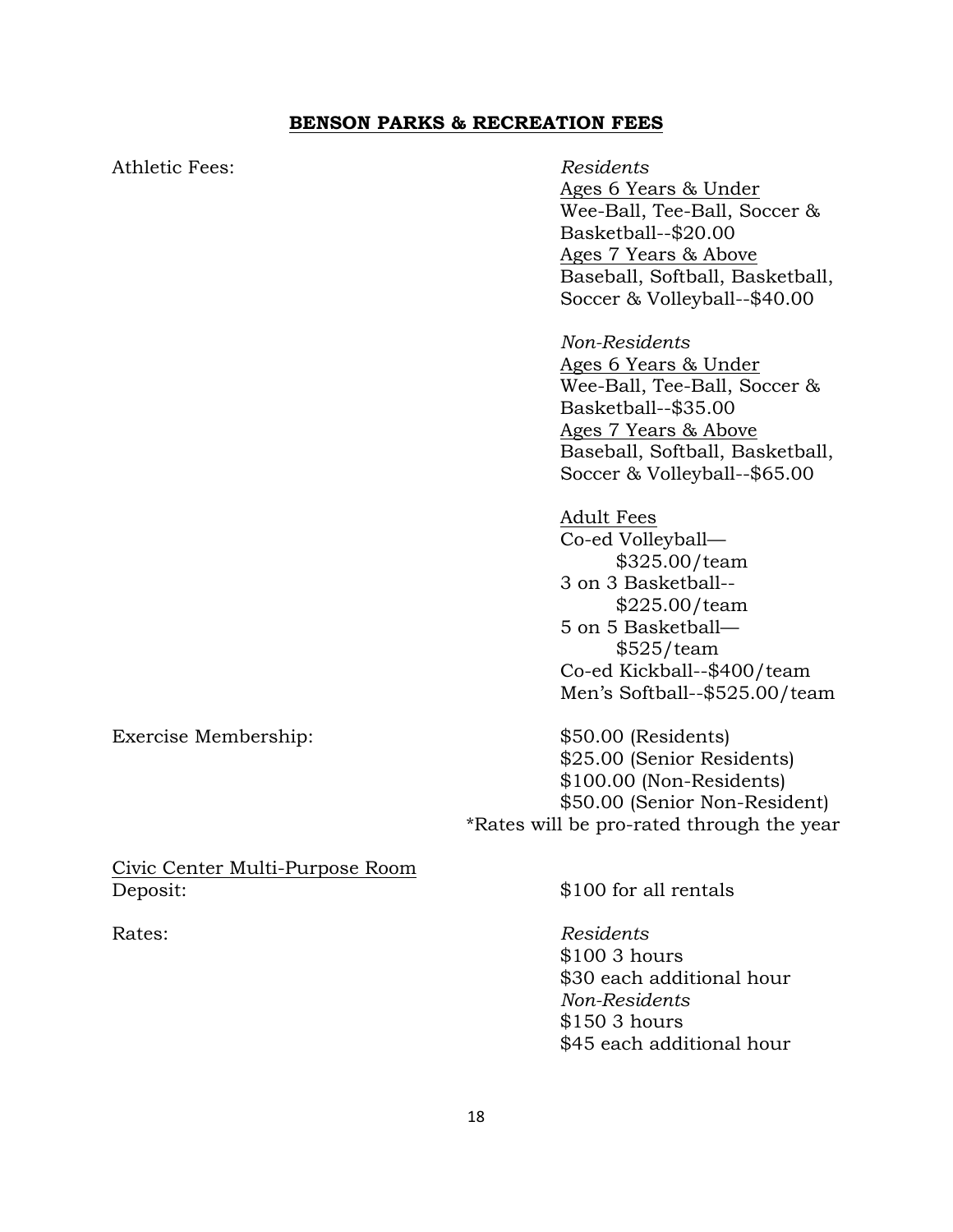Conference Room & Meeting Room Deposit:  $$100$  for all rentals

Rates: *Residents* \$60 3 hours \$15 each additional hour *Non-Residents*  \$90 3 hours \$25 each additional hour

#### Shelter Rentals

The Grove (Stage Building) Deposit:  $$25.00$ 

The Grove (Big Shelter) Deposit:  $$25$  for all rentals

Rates: *Residents* \$50.00/day

> *Nonresidents*  \$100/day

Rates: *Residents* \$30 first 2 hours \$5 each additional hour

> *Non-Residents*  \$60 first 2 hours \$10 each additional hour

Vendor Permits:  $$25$ 

Nance & Municipal Shelters (Small Shelters)

\$25 for all rentals

Rates: *Residents* \$10 4 hours \$5 each additional hour

> *Non-Resident*  \$20 4 hours \$5 each additional hour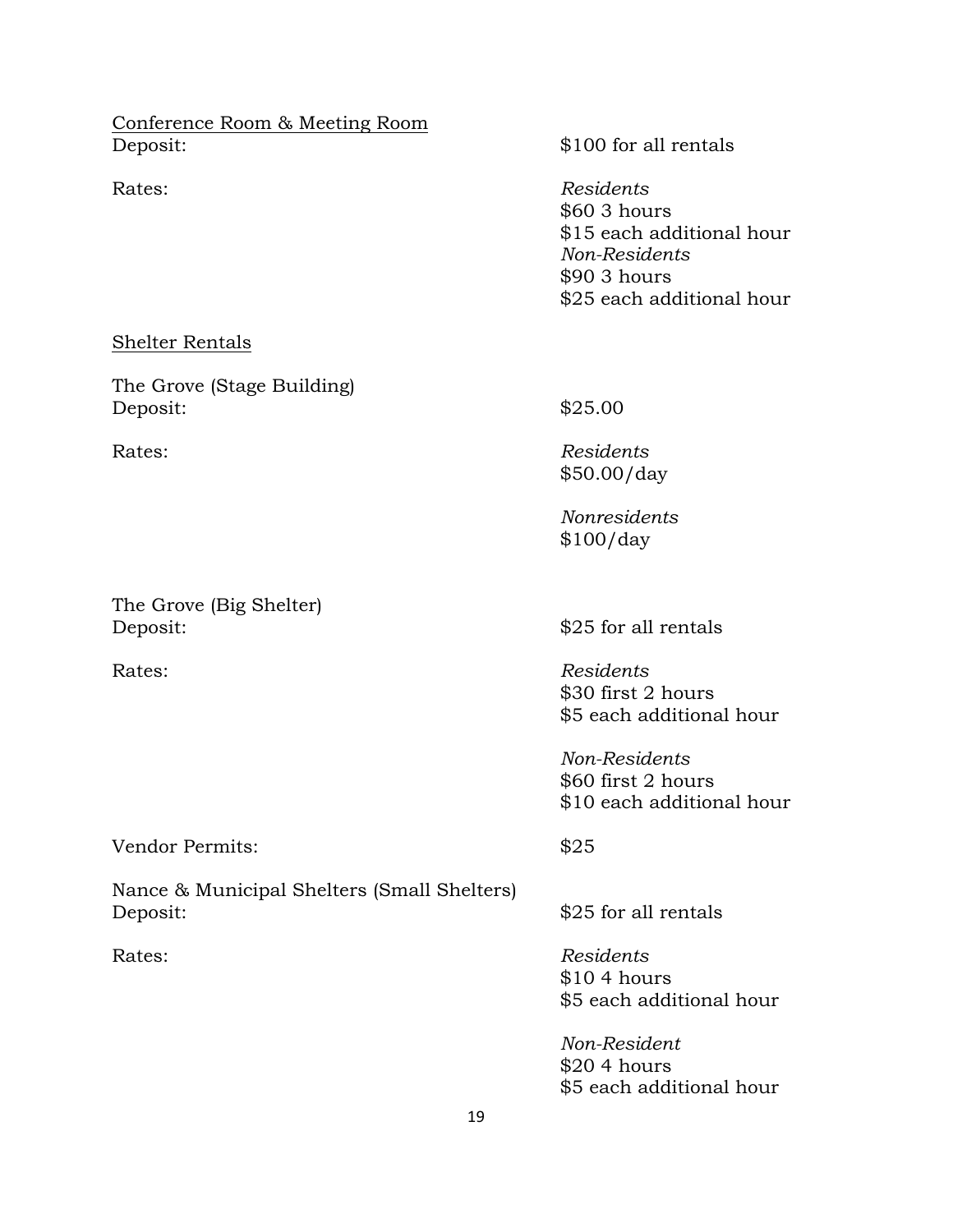Lee St. Gymnasium:

Rental fees include a staff member to be at the gym during the hours of rental.

Hours of rental are Monday-Saturday: 8am-10pm Sundays: 1pm-10pm

Deposit: \$100.00

| Rates:                                                   | \$50.00/hour<br>\$250/day (Tournament)<br>(Max. time 6hrs) |
|----------------------------------------------------------|------------------------------------------------------------|
| Open Gym Fees: (to be determined based)<br>On scheduling | \$5.00/person                                              |

Commemorative Benson Gym Floor Plaques \$20.00 each